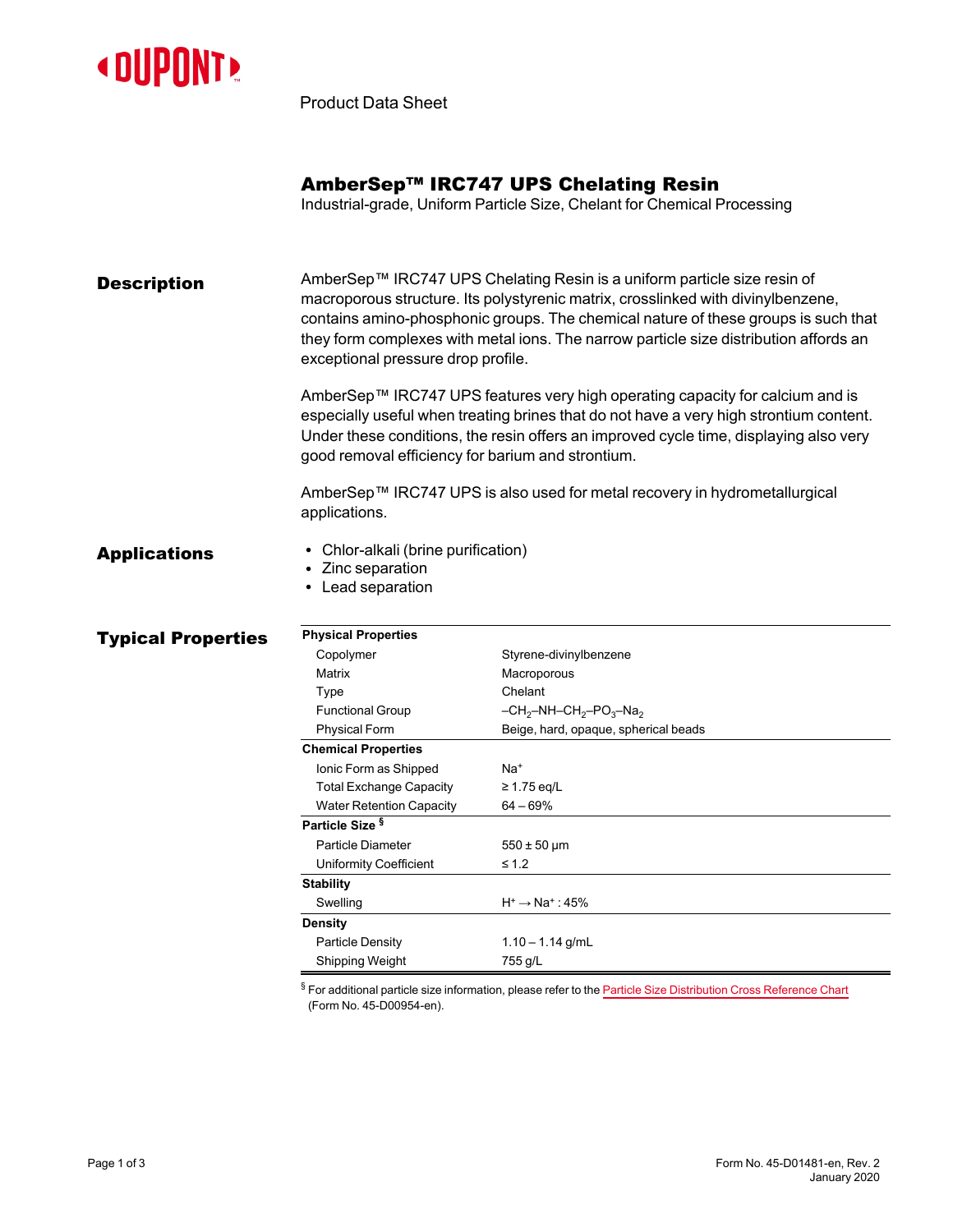| Maximum Operating Temperature      | 80°C (180°F) in non-aqueous media         |  |
|------------------------------------|-------------------------------------------|--|
| Operating pH Range                 | Depends on the application                |  |
| Bed Depth, min.                    | 700 mm (2.3 ft)                           |  |
| <b>Operating Flowrate</b>          | Up to 40 BV*/h $(5$ gpm/ft <sup>3</sup> ) |  |
| Regeneration                       | $1 - 2N$ HCI                              |  |
| Conversion to Na <sup>+</sup> form | $1-4\%$ NaOH at flowrate of $2-4$ BV/h    |  |
|                                    |                                           |  |

 $^*$  1 BV (Bed Volume) = 1 m $^3$  solution per m $^3$  resin or 7.5 gal per ft $^3$  resin

### **Hydraulic** Characteristics

Bed expansion of AmberSep™ IRC747 UPS Chelating Resin as a function of backwash flowrate and fluid specific gravity is shown in [Figure 1.](#page-1-0)

<span id="page-1-1"></span>Pressure drop data for AmberSep™ IRC747 UPS as a function of service flowrate at 40°C (104°F) in brine is shown in [Figure 2.](#page-1-1)

<span id="page-1-0"></span>

# Application Information

The characteristic reaction of AmberSep™ IRC747 UPS Chelating Resin is:

 $R$ –CH<sub>2</sub>–NH–CH<sub>2</sub>–PO<sub>3</sub>Na<sub>2</sub> + M<sup>2+</sup> → R–CH<sub>2</sub>–NH–CH<sub>2</sub>–PO<sub>3</sub>M + 2 Na<sup>+</sup>

The relative affinity of this resin for the various cations decreases in the order shown below:

 $Pb^{2+} > Cu^{2+} > Zn^{2+} > Ma^{2+} > Ca^{2+} > Cd^{2+} > Ni^{2+} > Co^{2+} > Sr^{2+} > Ba^{2+}$ 

The resin can operate in a neutral, acidic, or alkaline medium, but since its capacity depends on the pH, the following minimum pH values are recommended for various cations:

| Minimum pH | 2 2.5     | 3                                 | 4.5        |
|------------|-----------|-----------------------------------|------------|
| Cations    |           | $Cu^{2+} Zn^{2+} Cd^{2+} Ma^{2+}$ |            |
|            | $Pb^{2+}$ | $Ca^{2+}$ Ni <sup>2+</sup>        |            |
|            |           |                                   | $C_0^{2+}$ |